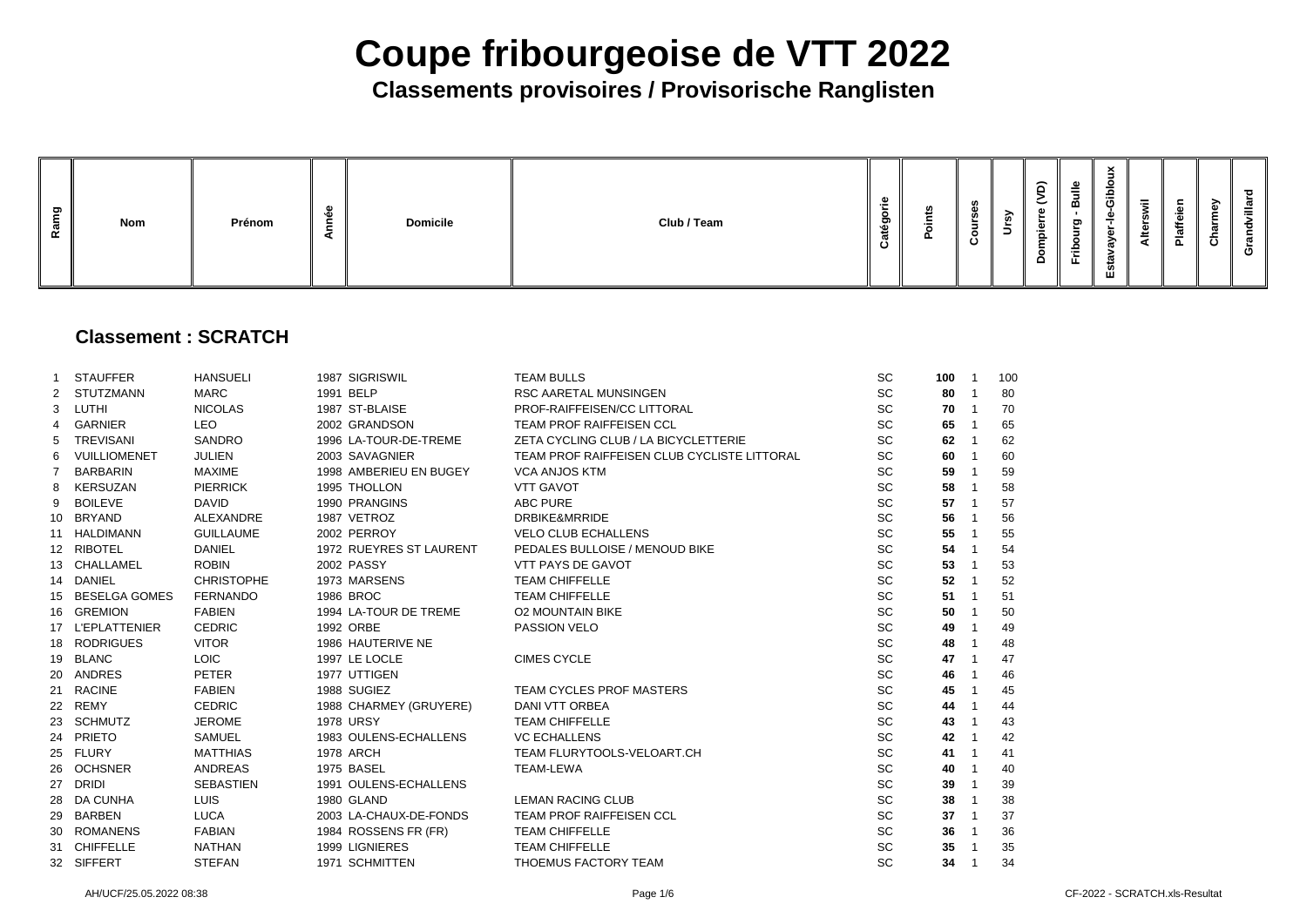| 1963 SEVAZ<br><b>TEAM CHIFFELLE</b><br><b>DOMINIQUE</b><br>SC<br><b>TUGLER</b><br>33<br>33<br>33<br>SC<br><b>GIRARD</b><br><b>PAUL</b><br>1993 VAUMARCUS<br>32<br>32<br>34<br><b>JURG</b><br>1978 FROIDEVILLE<br><b>C'T'EQUIPE</b><br>SC<br>35 LEISER<br>31<br>31<br>SC<br><b>YANN</b><br>36 MONTAVON<br>1986 GLETTERENS<br>SCOTT-SPORTS / C.C.MOUTIER<br>30<br>30 <sup>°</sup><br>SC<br><b>MARTI</b><br><b>DAVID</b><br>1988 CUGY (FR)<br><b>TEAM TESAG UVEX</b><br>29<br>29<br>37<br>SC<br><b>ALLET</b><br><b>CHRISTOPHE</b><br>2003 AVULLY<br><b>VC LANCY</b><br>28<br>28<br>38<br>SC<br><b>HUMAIR</b><br><b>VALENTIN</b><br>2003 LES GENEVEZ<br>TEAM HUMARD VELO PASSION CHAZAL<br>27<br>27<br>39<br>SC<br>40 MAGNIN<br><b>ERIC</b><br>1980 LA-ROCHE<br><b>O2 MOUNTAIN BIKE</b><br>26<br>26<br>SC<br><b>JEANFAVRE</b><br><b>SEBASTIEN</b><br>1997 CUGY (VD)<br>25<br>25<br>41<br>SC<br>42 MINOGGIO<br><b>JULIEN</b><br>1984 GRANGES-PACCOT<br><b>VELO CLUB FRIBOURG</b><br>24<br>24<br>SC<br><b>FREDERIC</b><br>CYCLES PACHE/VCCMORTEAU-MONTBENOIT<br>23<br><b>BRANDENBERGER</b><br>1977 CORBIERES<br>23<br>SC<br>44 ANDREY<br><b>NICK</b><br>1997 PLASSELB<br><b>BSO MAHU BIKE TEAM</b><br>22<br>22<br>SC<br>45 FRAGNIERE<br>JEAN-JACQUES<br>1971 VEYSONNAZ<br>21<br>21<br>SC<br><b>VALENTINO</b><br>46 DONATUCCI<br>1975 BIEL/BIENNE<br>20<br>20<br>SC<br>47 HAYOZ<br><b>JULIEN</b><br>1986 LA-CORBAZ<br>TEAM CYCLES TESAG-UVEX<br>19<br>19<br>SC<br>48 AYMON<br><b>MAEL</b><br>2000 COFFRANE<br>18<br>18<br>SC<br><b>SCHMID</b><br><b>SEBASTIEN</b><br>1970 LE LOCLE<br>17<br>17<br>49<br>SC<br><b>ANCO</b><br><b>WYRSCH</b><br><b>MAXIME</b><br>1999 COLOMBIER<br>16<br>16<br>50<br>SC<br><b>BURNET</b><br><b>BURNS</b><br><b>GUILLAUME</b><br>1998 VACHERESSE<br>15<br>15<br>51<br>SC<br><b>JAGGI</b><br><b>NOE</b><br>1990 LIGNIERES<br><b>VC VIGNOBLE CYLCERC</b><br>52<br>14<br>14<br>SC<br><b>YVES</b><br>53 AMSTUTZ<br>1974 NEUCHATEL<br>13<br>13<br>54<br>JAGGI<br><b>JOHANN</b><br>1979 MONTAGNY-LA-VILLE<br>SC<br>$12 \quad 1$<br>12<br>SC<br><b>JOEL</b><br><b>VC ECHALLENS</b><br>55 DEBIEUX<br>1985 POLIEZ-PITTET<br>11<br>-11<br><b>JULIEN</b><br>56 FELLAY<br>1990 SORENS<br><b>SC</b><br>10<br>10<br>57 GRUZELLE<br><b>EZECHIEL</b><br><b>SC</b><br>1986 LUTRY<br>9<br>58 NAULLET<br><b>CLEMENT</b><br>1992 GLAND<br><b>CLEMENT NAULLET</b><br><b>SC</b><br>8<br><b>FREDERIC</b><br><b>GX RACING</b><br><b>SC</b><br>59 PREMAND<br>1983 CHOEX<br>60 TRUAN<br><b>STEPHANE</b><br>1974 VALLORBE<br><b>VAL'BIKES</b><br><b>SC</b><br>6<br><b>SC</b><br>61 LAURENT<br><b>MANUEL</b><br>1967 MOUDON<br>5<br>62 PICOTO<br><b>BIKE FRINDS TEAM</b><br><b>SC</b><br><b>SERGIO</b><br>1977 LAUSANNE<br>63 MARENDAZ<br><b>SC</b><br><b>JACKY</b><br>1964 MATHOD<br>3<br>64 CONUS<br><b>JEREMIE</b><br>1991 VUARMARENS<br><b>SC</b><br>$\mathbf{2}$<br>SC<br>65 JACCARD<br><b>VC ECHALLENS</b><br><b>LILIAN</b><br>1976 EPAUTHEYRES<br>66 GILLER<br>1972 CHATEL/MONTSALVENS<br><b>SC</b><br><b>DAVID</b><br><b>CYCLES PASSION</b><br>1983 LOVENS<br><b>SC</b><br>67 ROSSIER<br><b>FABIEN</b><br><b>TEAM CHIFFELLE</b><br>68 FLUCK<br><b>VINCENT</b><br>1985 HAUTEVILLE<br>TEAM DUPASQUIER SPORTS BIKE<br><b>SC</b> | Ramg | <b>Nom</b> | Prénom | Année | <b>Domicile</b> | Club / Team | Catégorie | Points | ø,<br>Cour: | Ursy | <b>QV</b><br>ompierre | Bulle<br>Fribourg | Gibloux<br>$\frac{1}{1}$<br>ayer<br>Estav | swil<br><b>Alter:</b> | Plaffeien | Charmey | Grandvillard |
|--------------------------------------------------------------------------------------------------------------------------------------------------------------------------------------------------------------------------------------------------------------------------------------------------------------------------------------------------------------------------------------------------------------------------------------------------------------------------------------------------------------------------------------------------------------------------------------------------------------------------------------------------------------------------------------------------------------------------------------------------------------------------------------------------------------------------------------------------------------------------------------------------------------------------------------------------------------------------------------------------------------------------------------------------------------------------------------------------------------------------------------------------------------------------------------------------------------------------------------------------------------------------------------------------------------------------------------------------------------------------------------------------------------------------------------------------------------------------------------------------------------------------------------------------------------------------------------------------------------------------------------------------------------------------------------------------------------------------------------------------------------------------------------------------------------------------------------------------------------------------------------------------------------------------------------------------------------------------------------------------------------------------------------------------------------------------------------------------------------------------------------------------------------------------------------------------------------------------------------------------------------------------------------------------------------------------------------------------------------------------------------------------------------------------------------------------------------------------------------------------------------------------------------------------------------------------------------------------------------------------------------------------------------------------------------------------------------------------------------------------------------------------------------------------------------------------------------------------------------------------------------------------------------------------------------------------------------------------------------------------------------------------------------------------------------------------------------------------------------------------------------------------------------------------------------------------------------------------------|------|------------|--------|-------|-----------------|-------------|-----------|--------|-------------|------|-----------------------|-------------------|-------------------------------------------|-----------------------|-----------|---------|--------------|
|                                                                                                                                                                                                                                                                                                                                                                                                                                                                                                                                                                                                                                                                                                                                                                                                                                                                                                                                                                                                                                                                                                                                                                                                                                                                                                                                                                                                                                                                                                                                                                                                                                                                                                                                                                                                                                                                                                                                                                                                                                                                                                                                                                                                                                                                                                                                                                                                                                                                                                                                                                                                                                                                                                                                                                                                                                                                                                                                                                                                                                                                                                                                                                                                                                |      |            |        |       |                 |             |           |        |             |      |                       |                   |                                           |                       |           |         |              |
|                                                                                                                                                                                                                                                                                                                                                                                                                                                                                                                                                                                                                                                                                                                                                                                                                                                                                                                                                                                                                                                                                                                                                                                                                                                                                                                                                                                                                                                                                                                                                                                                                                                                                                                                                                                                                                                                                                                                                                                                                                                                                                                                                                                                                                                                                                                                                                                                                                                                                                                                                                                                                                                                                                                                                                                                                                                                                                                                                                                                                                                                                                                                                                                                                                |      |            |        |       |                 |             |           |        |             |      |                       |                   |                                           |                       |           |         |              |
|                                                                                                                                                                                                                                                                                                                                                                                                                                                                                                                                                                                                                                                                                                                                                                                                                                                                                                                                                                                                                                                                                                                                                                                                                                                                                                                                                                                                                                                                                                                                                                                                                                                                                                                                                                                                                                                                                                                                                                                                                                                                                                                                                                                                                                                                                                                                                                                                                                                                                                                                                                                                                                                                                                                                                                                                                                                                                                                                                                                                                                                                                                                                                                                                                                |      |            |        |       |                 |             |           |        |             |      |                       |                   |                                           |                       |           |         |              |
|                                                                                                                                                                                                                                                                                                                                                                                                                                                                                                                                                                                                                                                                                                                                                                                                                                                                                                                                                                                                                                                                                                                                                                                                                                                                                                                                                                                                                                                                                                                                                                                                                                                                                                                                                                                                                                                                                                                                                                                                                                                                                                                                                                                                                                                                                                                                                                                                                                                                                                                                                                                                                                                                                                                                                                                                                                                                                                                                                                                                                                                                                                                                                                                                                                |      |            |        |       |                 |             |           |        |             |      |                       |                   |                                           |                       |           |         |              |
|                                                                                                                                                                                                                                                                                                                                                                                                                                                                                                                                                                                                                                                                                                                                                                                                                                                                                                                                                                                                                                                                                                                                                                                                                                                                                                                                                                                                                                                                                                                                                                                                                                                                                                                                                                                                                                                                                                                                                                                                                                                                                                                                                                                                                                                                                                                                                                                                                                                                                                                                                                                                                                                                                                                                                                                                                                                                                                                                                                                                                                                                                                                                                                                                                                |      |            |        |       |                 |             |           |        |             |      |                       |                   |                                           |                       |           |         |              |
|                                                                                                                                                                                                                                                                                                                                                                                                                                                                                                                                                                                                                                                                                                                                                                                                                                                                                                                                                                                                                                                                                                                                                                                                                                                                                                                                                                                                                                                                                                                                                                                                                                                                                                                                                                                                                                                                                                                                                                                                                                                                                                                                                                                                                                                                                                                                                                                                                                                                                                                                                                                                                                                                                                                                                                                                                                                                                                                                                                                                                                                                                                                                                                                                                                |      |            |        |       |                 |             |           |        |             |      |                       |                   |                                           |                       |           |         |              |
|                                                                                                                                                                                                                                                                                                                                                                                                                                                                                                                                                                                                                                                                                                                                                                                                                                                                                                                                                                                                                                                                                                                                                                                                                                                                                                                                                                                                                                                                                                                                                                                                                                                                                                                                                                                                                                                                                                                                                                                                                                                                                                                                                                                                                                                                                                                                                                                                                                                                                                                                                                                                                                                                                                                                                                                                                                                                                                                                                                                                                                                                                                                                                                                                                                |      |            |        |       |                 |             |           |        |             |      |                       |                   |                                           |                       |           |         |              |
|                                                                                                                                                                                                                                                                                                                                                                                                                                                                                                                                                                                                                                                                                                                                                                                                                                                                                                                                                                                                                                                                                                                                                                                                                                                                                                                                                                                                                                                                                                                                                                                                                                                                                                                                                                                                                                                                                                                                                                                                                                                                                                                                                                                                                                                                                                                                                                                                                                                                                                                                                                                                                                                                                                                                                                                                                                                                                                                                                                                                                                                                                                                                                                                                                                |      |            |        |       |                 |             |           |        |             |      |                       |                   |                                           |                       |           |         |              |
|                                                                                                                                                                                                                                                                                                                                                                                                                                                                                                                                                                                                                                                                                                                                                                                                                                                                                                                                                                                                                                                                                                                                                                                                                                                                                                                                                                                                                                                                                                                                                                                                                                                                                                                                                                                                                                                                                                                                                                                                                                                                                                                                                                                                                                                                                                                                                                                                                                                                                                                                                                                                                                                                                                                                                                                                                                                                                                                                                                                                                                                                                                                                                                                                                                |      |            |        |       |                 |             |           |        |             |      |                       |                   |                                           |                       |           |         |              |
|                                                                                                                                                                                                                                                                                                                                                                                                                                                                                                                                                                                                                                                                                                                                                                                                                                                                                                                                                                                                                                                                                                                                                                                                                                                                                                                                                                                                                                                                                                                                                                                                                                                                                                                                                                                                                                                                                                                                                                                                                                                                                                                                                                                                                                                                                                                                                                                                                                                                                                                                                                                                                                                                                                                                                                                                                                                                                                                                                                                                                                                                                                                                                                                                                                |      |            |        |       |                 |             |           |        |             |      |                       |                   |                                           |                       |           |         |              |
|                                                                                                                                                                                                                                                                                                                                                                                                                                                                                                                                                                                                                                                                                                                                                                                                                                                                                                                                                                                                                                                                                                                                                                                                                                                                                                                                                                                                                                                                                                                                                                                                                                                                                                                                                                                                                                                                                                                                                                                                                                                                                                                                                                                                                                                                                                                                                                                                                                                                                                                                                                                                                                                                                                                                                                                                                                                                                                                                                                                                                                                                                                                                                                                                                                |      |            |        |       |                 |             |           |        |             |      |                       |                   |                                           |                       |           |         |              |
|                                                                                                                                                                                                                                                                                                                                                                                                                                                                                                                                                                                                                                                                                                                                                                                                                                                                                                                                                                                                                                                                                                                                                                                                                                                                                                                                                                                                                                                                                                                                                                                                                                                                                                                                                                                                                                                                                                                                                                                                                                                                                                                                                                                                                                                                                                                                                                                                                                                                                                                                                                                                                                                                                                                                                                                                                                                                                                                                                                                                                                                                                                                                                                                                                                |      |            |        |       |                 |             |           |        |             |      |                       |                   |                                           |                       |           |         |              |
|                                                                                                                                                                                                                                                                                                                                                                                                                                                                                                                                                                                                                                                                                                                                                                                                                                                                                                                                                                                                                                                                                                                                                                                                                                                                                                                                                                                                                                                                                                                                                                                                                                                                                                                                                                                                                                                                                                                                                                                                                                                                                                                                                                                                                                                                                                                                                                                                                                                                                                                                                                                                                                                                                                                                                                                                                                                                                                                                                                                                                                                                                                                                                                                                                                |      |            |        |       |                 |             |           |        |             |      |                       |                   |                                           |                       |           |         |              |
|                                                                                                                                                                                                                                                                                                                                                                                                                                                                                                                                                                                                                                                                                                                                                                                                                                                                                                                                                                                                                                                                                                                                                                                                                                                                                                                                                                                                                                                                                                                                                                                                                                                                                                                                                                                                                                                                                                                                                                                                                                                                                                                                                                                                                                                                                                                                                                                                                                                                                                                                                                                                                                                                                                                                                                                                                                                                                                                                                                                                                                                                                                                                                                                                                                |      |            |        |       |                 |             |           |        |             |      |                       |                   |                                           |                       |           |         |              |
|                                                                                                                                                                                                                                                                                                                                                                                                                                                                                                                                                                                                                                                                                                                                                                                                                                                                                                                                                                                                                                                                                                                                                                                                                                                                                                                                                                                                                                                                                                                                                                                                                                                                                                                                                                                                                                                                                                                                                                                                                                                                                                                                                                                                                                                                                                                                                                                                                                                                                                                                                                                                                                                                                                                                                                                                                                                                                                                                                                                                                                                                                                                                                                                                                                |      |            |        |       |                 |             |           |        |             |      |                       |                   |                                           |                       |           |         |              |
|                                                                                                                                                                                                                                                                                                                                                                                                                                                                                                                                                                                                                                                                                                                                                                                                                                                                                                                                                                                                                                                                                                                                                                                                                                                                                                                                                                                                                                                                                                                                                                                                                                                                                                                                                                                                                                                                                                                                                                                                                                                                                                                                                                                                                                                                                                                                                                                                                                                                                                                                                                                                                                                                                                                                                                                                                                                                                                                                                                                                                                                                                                                                                                                                                                |      |            |        |       |                 |             |           |        |             |      |                       |                   |                                           |                       |           |         |              |
|                                                                                                                                                                                                                                                                                                                                                                                                                                                                                                                                                                                                                                                                                                                                                                                                                                                                                                                                                                                                                                                                                                                                                                                                                                                                                                                                                                                                                                                                                                                                                                                                                                                                                                                                                                                                                                                                                                                                                                                                                                                                                                                                                                                                                                                                                                                                                                                                                                                                                                                                                                                                                                                                                                                                                                                                                                                                                                                                                                                                                                                                                                                                                                                                                                |      |            |        |       |                 |             |           |        |             |      |                       |                   |                                           |                       |           |         |              |
|                                                                                                                                                                                                                                                                                                                                                                                                                                                                                                                                                                                                                                                                                                                                                                                                                                                                                                                                                                                                                                                                                                                                                                                                                                                                                                                                                                                                                                                                                                                                                                                                                                                                                                                                                                                                                                                                                                                                                                                                                                                                                                                                                                                                                                                                                                                                                                                                                                                                                                                                                                                                                                                                                                                                                                                                                                                                                                                                                                                                                                                                                                                                                                                                                                |      |            |        |       |                 |             |           |        |             |      |                       |                   |                                           |                       |           |         |              |
|                                                                                                                                                                                                                                                                                                                                                                                                                                                                                                                                                                                                                                                                                                                                                                                                                                                                                                                                                                                                                                                                                                                                                                                                                                                                                                                                                                                                                                                                                                                                                                                                                                                                                                                                                                                                                                                                                                                                                                                                                                                                                                                                                                                                                                                                                                                                                                                                                                                                                                                                                                                                                                                                                                                                                                                                                                                                                                                                                                                                                                                                                                                                                                                                                                |      |            |        |       |                 |             |           |        |             |      |                       |                   |                                           |                       |           |         |              |
|                                                                                                                                                                                                                                                                                                                                                                                                                                                                                                                                                                                                                                                                                                                                                                                                                                                                                                                                                                                                                                                                                                                                                                                                                                                                                                                                                                                                                                                                                                                                                                                                                                                                                                                                                                                                                                                                                                                                                                                                                                                                                                                                                                                                                                                                                                                                                                                                                                                                                                                                                                                                                                                                                                                                                                                                                                                                                                                                                                                                                                                                                                                                                                                                                                |      |            |        |       |                 |             |           |        |             |      |                       |                   |                                           |                       |           |         |              |
|                                                                                                                                                                                                                                                                                                                                                                                                                                                                                                                                                                                                                                                                                                                                                                                                                                                                                                                                                                                                                                                                                                                                                                                                                                                                                                                                                                                                                                                                                                                                                                                                                                                                                                                                                                                                                                                                                                                                                                                                                                                                                                                                                                                                                                                                                                                                                                                                                                                                                                                                                                                                                                                                                                                                                                                                                                                                                                                                                                                                                                                                                                                                                                                                                                |      |            |        |       |                 |             |           |        |             |      |                       |                   |                                           |                       |           |         |              |
|                                                                                                                                                                                                                                                                                                                                                                                                                                                                                                                                                                                                                                                                                                                                                                                                                                                                                                                                                                                                                                                                                                                                                                                                                                                                                                                                                                                                                                                                                                                                                                                                                                                                                                                                                                                                                                                                                                                                                                                                                                                                                                                                                                                                                                                                                                                                                                                                                                                                                                                                                                                                                                                                                                                                                                                                                                                                                                                                                                                                                                                                                                                                                                                                                                |      |            |        |       |                 |             |           |        |             |      |                       |                   |                                           |                       |           |         |              |
|                                                                                                                                                                                                                                                                                                                                                                                                                                                                                                                                                                                                                                                                                                                                                                                                                                                                                                                                                                                                                                                                                                                                                                                                                                                                                                                                                                                                                                                                                                                                                                                                                                                                                                                                                                                                                                                                                                                                                                                                                                                                                                                                                                                                                                                                                                                                                                                                                                                                                                                                                                                                                                                                                                                                                                                                                                                                                                                                                                                                                                                                                                                                                                                                                                |      |            |        |       |                 |             |           |        |             |      |                       |                   |                                           |                       |           |         |              |
|                                                                                                                                                                                                                                                                                                                                                                                                                                                                                                                                                                                                                                                                                                                                                                                                                                                                                                                                                                                                                                                                                                                                                                                                                                                                                                                                                                                                                                                                                                                                                                                                                                                                                                                                                                                                                                                                                                                                                                                                                                                                                                                                                                                                                                                                                                                                                                                                                                                                                                                                                                                                                                                                                                                                                                                                                                                                                                                                                                                                                                                                                                                                                                                                                                |      |            |        |       |                 |             |           |        |             |      |                       |                   |                                           |                       |           |         |              |
|                                                                                                                                                                                                                                                                                                                                                                                                                                                                                                                                                                                                                                                                                                                                                                                                                                                                                                                                                                                                                                                                                                                                                                                                                                                                                                                                                                                                                                                                                                                                                                                                                                                                                                                                                                                                                                                                                                                                                                                                                                                                                                                                                                                                                                                                                                                                                                                                                                                                                                                                                                                                                                                                                                                                                                                                                                                                                                                                                                                                                                                                                                                                                                                                                                |      |            |        |       |                 |             |           |        |             |      |                       |                   |                                           |                       |           |         |              |
|                                                                                                                                                                                                                                                                                                                                                                                                                                                                                                                                                                                                                                                                                                                                                                                                                                                                                                                                                                                                                                                                                                                                                                                                                                                                                                                                                                                                                                                                                                                                                                                                                                                                                                                                                                                                                                                                                                                                                                                                                                                                                                                                                                                                                                                                                                                                                                                                                                                                                                                                                                                                                                                                                                                                                                                                                                                                                                                                                                                                                                                                                                                                                                                                                                |      |            |        |       |                 |             |           |        |             |      |                       |                   |                                           |                       |           |         |              |
|                                                                                                                                                                                                                                                                                                                                                                                                                                                                                                                                                                                                                                                                                                                                                                                                                                                                                                                                                                                                                                                                                                                                                                                                                                                                                                                                                                                                                                                                                                                                                                                                                                                                                                                                                                                                                                                                                                                                                                                                                                                                                                                                                                                                                                                                                                                                                                                                                                                                                                                                                                                                                                                                                                                                                                                                                                                                                                                                                                                                                                                                                                                                                                                                                                |      |            |        |       |                 |             |           |        |             |      |                       |                   |                                           |                       |           |         |              |
|                                                                                                                                                                                                                                                                                                                                                                                                                                                                                                                                                                                                                                                                                                                                                                                                                                                                                                                                                                                                                                                                                                                                                                                                                                                                                                                                                                                                                                                                                                                                                                                                                                                                                                                                                                                                                                                                                                                                                                                                                                                                                                                                                                                                                                                                                                                                                                                                                                                                                                                                                                                                                                                                                                                                                                                                                                                                                                                                                                                                                                                                                                                                                                                                                                |      |            |        |       |                 |             |           |        |             |      |                       |                   |                                           |                       |           |         |              |
|                                                                                                                                                                                                                                                                                                                                                                                                                                                                                                                                                                                                                                                                                                                                                                                                                                                                                                                                                                                                                                                                                                                                                                                                                                                                                                                                                                                                                                                                                                                                                                                                                                                                                                                                                                                                                                                                                                                                                                                                                                                                                                                                                                                                                                                                                                                                                                                                                                                                                                                                                                                                                                                                                                                                                                                                                                                                                                                                                                                                                                                                                                                                                                                                                                |      |            |        |       |                 |             |           |        |             |      |                       |                   |                                           |                       |           |         |              |
|                                                                                                                                                                                                                                                                                                                                                                                                                                                                                                                                                                                                                                                                                                                                                                                                                                                                                                                                                                                                                                                                                                                                                                                                                                                                                                                                                                                                                                                                                                                                                                                                                                                                                                                                                                                                                                                                                                                                                                                                                                                                                                                                                                                                                                                                                                                                                                                                                                                                                                                                                                                                                                                                                                                                                                                                                                                                                                                                                                                                                                                                                                                                                                                                                                |      |            |        |       |                 |             |           |        |             |      |                       |                   |                                           |                       |           |         |              |
|                                                                                                                                                                                                                                                                                                                                                                                                                                                                                                                                                                                                                                                                                                                                                                                                                                                                                                                                                                                                                                                                                                                                                                                                                                                                                                                                                                                                                                                                                                                                                                                                                                                                                                                                                                                                                                                                                                                                                                                                                                                                                                                                                                                                                                                                                                                                                                                                                                                                                                                                                                                                                                                                                                                                                                                                                                                                                                                                                                                                                                                                                                                                                                                                                                |      |            |        |       |                 |             |           |        |             |      |                       |                   |                                           |                       |           |         |              |
|                                                                                                                                                                                                                                                                                                                                                                                                                                                                                                                                                                                                                                                                                                                                                                                                                                                                                                                                                                                                                                                                                                                                                                                                                                                                                                                                                                                                                                                                                                                                                                                                                                                                                                                                                                                                                                                                                                                                                                                                                                                                                                                                                                                                                                                                                                                                                                                                                                                                                                                                                                                                                                                                                                                                                                                                                                                                                                                                                                                                                                                                                                                                                                                                                                |      |            |        |       |                 |             |           |        |             |      |                       |                   |                                           |                       |           |         |              |
|                                                                                                                                                                                                                                                                                                                                                                                                                                                                                                                                                                                                                                                                                                                                                                                                                                                                                                                                                                                                                                                                                                                                                                                                                                                                                                                                                                                                                                                                                                                                                                                                                                                                                                                                                                                                                                                                                                                                                                                                                                                                                                                                                                                                                                                                                                                                                                                                                                                                                                                                                                                                                                                                                                                                                                                                                                                                                                                                                                                                                                                                                                                                                                                                                                |      |            |        |       |                 |             |           |        |             |      |                       |                   |                                           |                       |           |         |              |
|                                                                                                                                                                                                                                                                                                                                                                                                                                                                                                                                                                                                                                                                                                                                                                                                                                                                                                                                                                                                                                                                                                                                                                                                                                                                                                                                                                                                                                                                                                                                                                                                                                                                                                                                                                                                                                                                                                                                                                                                                                                                                                                                                                                                                                                                                                                                                                                                                                                                                                                                                                                                                                                                                                                                                                                                                                                                                                                                                                                                                                                                                                                                                                                                                                |      |            |        |       |                 |             |           |        |             |      |                       |                   |                                           |                       |           |         |              |
|                                                                                                                                                                                                                                                                                                                                                                                                                                                                                                                                                                                                                                                                                                                                                                                                                                                                                                                                                                                                                                                                                                                                                                                                                                                                                                                                                                                                                                                                                                                                                                                                                                                                                                                                                                                                                                                                                                                                                                                                                                                                                                                                                                                                                                                                                                                                                                                                                                                                                                                                                                                                                                                                                                                                                                                                                                                                                                                                                                                                                                                                                                                                                                                                                                |      |            |        |       |                 |             |           |        |             |      |                       |                   |                                           |                       |           |         |              |
| 69 GAUDARD<br><b>NIC</b><br>1969 ETOY<br><b>SC</b><br>$1 \quad 1$                                                                                                                                                                                                                                                                                                                                                                                                                                                                                                                                                                                                                                                                                                                                                                                                                                                                                                                                                                                                                                                                                                                                                                                                                                                                                                                                                                                                                                                                                                                                                                                                                                                                                                                                                                                                                                                                                                                                                                                                                                                                                                                                                                                                                                                                                                                                                                                                                                                                                                                                                                                                                                                                                                                                                                                                                                                                                                                                                                                                                                                                                                                                                              |      |            |        |       |                 |             |           |        |             |      |                       |                   |                                           |                       |           |         |              |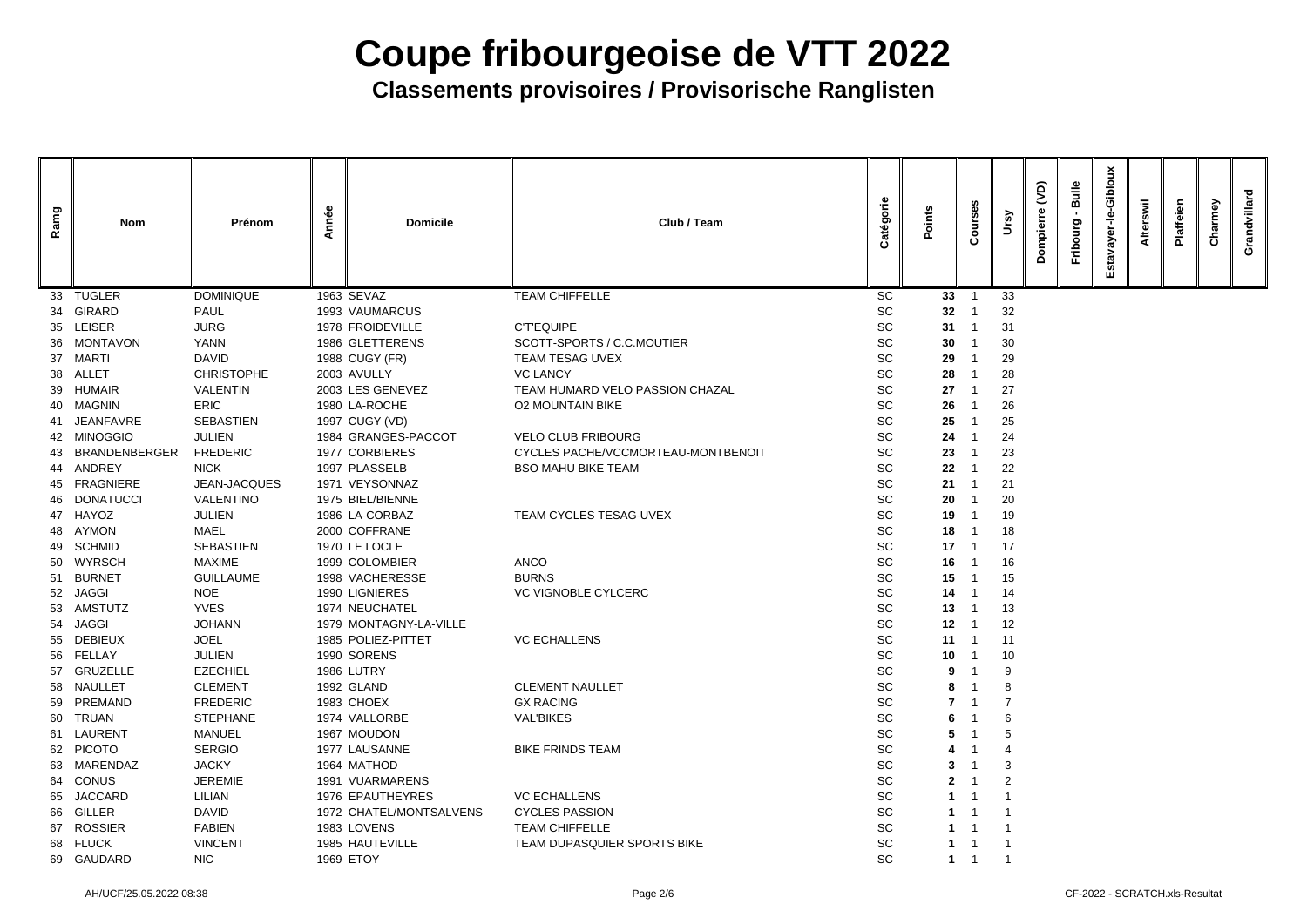| Ramg | <b>Nom</b>        | Prénom           | Année | <b>Domicile</b>           | Club / Team                        | atégorie  | Points      | $\circ$<br>$\epsilon$ | rsy | ίσ<br>mo | Bulle<br>Fribourg | Giblou<br>ត<br>ш | swil<br><b>Alter</b> | Plaffeien | armey<br>ٷ | villard<br>Gra |
|------|-------------------|------------------|-------|---------------------------|------------------------------------|-----------|-------------|-----------------------|-----|----------|-------------------|------------------|----------------------|-----------|------------|----------------|
| 70   | <b>DORTHE</b>     | <b>FABRICE</b>   |       | 1968 NIERLET-LES-BOIS     | <b>TEAM MENOUD BIKE</b>            | <b>SC</b> | $\mathbf 1$ | -1                    |     |          |                   |                  |                      |           |            |                |
|      | 71 PERRIN         | <b>DAMIAN</b>    |       | 1981 BERN                 | RC STEFFISBURG/FREE MOUNTAIN-SCOTT | SC        |             |                       |     |          |                   |                  |                      |           |            |                |
|      | 72 REYNAUD        | <b>LUCIEN</b>    |       | 1986 MIDDES               | <b>TEAM CHIFFELLE</b>              | <b>SC</b> |             |                       |     |          |                   |                  |                      |           |            |                |
|      | 73 SAVARY         | <b>TOM</b>       |       | 2003 VERS-CHEZ-PERRIN     |                                    | <b>SC</b> |             |                       |     |          |                   |                  |                      |           |            |                |
|      | 74 LAFFARGUE      | LOIC             |       | 1984 UVRIER               | <b>TRIATHLON CLUB VALAIS</b>       | <b>SC</b> |             |                       |     |          |                   |                  |                      |           |            |                |
|      | 75 ANDREAE        | <b>JULIEN</b>    |       | 1987 CHESALLES/MOUDON     |                                    | SC        |             |                       |     |          |                   |                  |                      |           |            |                |
|      | 76 JEANMAIRE      | <b>DAVID</b>     |       | 1981 LA-CHAUX DE FONDS    |                                    | <b>SC</b> |             |                       |     |          |                   |                  |                      |           |            |                |
|      | 77 SAVARY         | <b>SEBASTIEN</b> |       | 1975 VERS-CHEZ-PERRIN     | <b>DANI VTT CANYON</b>             | <b>SC</b> |             |                       |     |          |                   |                  |                      |           |            |                |
|      | 78 GALLIMORE      | <b>ANDREW</b>    |       | 1968 JEGENSTORF           | <b>VELOLADEN BERN</b>              | <b>SC</b> |             |                       |     |          |                   |                  |                      |           |            |                |
|      | 79 MARCACCI       | <b>ALBERTO</b>   |       | 1970 WOHLEN BEI BERN      | <b>TEAM MA</b>                     | <b>SC</b> |             |                       |     |          |                   |                  |                      |           |            |                |
| 80   | LAMBERT           | JEAN-CLAUDE      |       | 1969 FETIGNY              | <b>DANI VTT</b>                    | <b>SC</b> |             |                       |     |          |                   |                  |                      |           |            |                |
|      | 81 DELUCHE        | <b>ALAIN</b>     |       | 1972 BOULENS              | TEAM SPECIALIZED THEVENAZ          | <b>SC</b> |             |                       |     |          |                   |                  |                      |           |            |                |
|      | 82 HAUSER         | <b>JOHNNY</b>    |       | <b>1971 CUGY</b>          | <b>VELO CLUB PAYERNE</b>           | <b>SC</b> |             |                       |     |          |                   |                  |                      |           |            |                |
| 83   | PERRENOUD         | <b>FABIEN</b>    |       | 1999 LE CRET              | LA PB                              | <b>SC</b> |             |                       |     |          |                   |                  |                      |           |            |                |
| 84   | <b>ULDRY</b>      | <b>MARC</b>      |       | 1975 CHATEL-ST-DENIS      | <b>TRIVIERA</b>                    | <b>SC</b> |             |                       |     |          |                   |                  |                      |           |            |                |
|      | 85 SUARD          | <b>FREDERIC</b>  |       | 1984 ROMANENS             | LE DZOYA                           | SC        |             |                       |     |          |                   |                  |                      |           |            |                |
| 86   | <b>RION</b>       | <b>JULIEN</b>    |       | 1981 VUISTERNENS-D-ROMONT |                                    | <b>SC</b> |             |                       |     |          |                   |                  |                      |           |            |                |
| 87   | AYMON             | <b>JACQUES</b>   |       | 1961 COFFRANE             | <b>VC VIGNOBLE</b>                 | <b>SC</b> |             |                       |     |          |                   |                  |                      |           |            |                |
| 88   | <b>FONTAN</b>     | <b>MANUEL</b>    |       | 1974 MOUDON               | <b>VC BROYE</b>                    | SC        |             |                       |     |          |                   |                  |                      |           |            |                |
| 89   | <b>JOLIQUIN</b>   | <b>FABRICE</b>   |       | 1973 COMBREMONT-GRAND     |                                    | <b>SC</b> |             |                       |     |          |                   |                  |                      |           |            |                |
|      | 90 BURKHARDT      | <b>PHILIPPE</b>  |       | 1974 VALEYRES-RANCES      | <b>PRO BIKE SERVICES</b>           | SC        |             |                       |     |          |                   |                  |                      |           |            |                |
|      | 91 CLEMENT        | <b>PATRICK</b>   |       | 1972 PAQUIER-MONTBARRY    | O <sub>2</sub> MTB                 | SC        |             | $1 \quad 1$           |     |          |                   |                  |                      |           |            |                |
|      | 92 DELMATTI       | <b>JOEL</b>      |       | 1979 VEYTAUX              |                                    | SC        |             |                       |     |          |                   |                  |                      |           |            |                |
|      | 93 MARTINEZ       | <b>VICTOR</b>    |       | 1976 GENEVE               |                                    | <b>SC</b> |             |                       |     |          |                   |                  |                      |           |            |                |
| 94   | <b>RODRIGUES</b>  | <b>FILIPE</b>    |       | 1987 PETIT-LANCY          |                                    | <b>SC</b> |             |                       |     |          |                   |                  |                      |           |            |                |
| 95   | <b>FASEL</b>      | <b>CYRILLE</b>   |       | 1981 VILLARS/GLANE        | <b>JAMES BARGE CLUB</b>            | SC        |             |                       |     |          |                   |                  |                      |           |            |                |
| 96   | <b>THEVOZ</b>     | <b>LUDOVIC</b>   |       | <b>1981 MISSY</b>         |                                    | <b>SC</b> |             |                       |     |          |                   |                  |                      |           |            |                |
|      | 97 BAUMANN        | <b>DAMIEN</b>    |       | 1979 GRANGES-PACCOT       |                                    | <b>SC</b> |             |                       |     |          |                   |                  |                      |           |            |                |
| 98   | <b>CHARPILLOZ</b> | <b>SEBASTIEN</b> |       | 1975 BASSECOURT           | <b>VTT CLUB JURA</b>               | <b>SC</b> |             |                       |     |          |                   |                  |                      |           |            |                |
|      | 99 PETTER         | <b>JULIEN</b>    |       | 1983 SUGIEZ               |                                    | SC        |             |                       |     |          |                   |                  |                      |           |            |                |
|      | 100 BUTTICAZ      | <b>VINCENT</b>   |       | 1985 CORBIERES            | <b>CSPL SKI TEAM</b>               | <b>SC</b> |             |                       |     |          |                   |                  |                      |           |            |                |
|      | 101 WICHT         | <b>PATRICK</b>   |       | 1969 PAQUIER-MONTBARRY    |                                    | <b>SC</b> |             |                       |     |          |                   |                  |                      |           |            |                |
|      | 102 RICHOZ        | <b>SIMON</b>     |       | 1979 GIVISIEZ             |                                    | SC        |             |                       |     |          |                   |                  |                      |           |            |                |
|      | 103 HAVART        | <b>FREDERIC</b>  |       | 1969 SAVIGNY              |                                    | <b>SC</b> |             |                       |     |          |                   |                  |                      |           |            |                |
|      | 104 GROSSET       | <b>YANICK</b>    |       | 1972 PAYERNE              | <b>VC PAYERNE PRO CYCLES</b>       | <b>SC</b> |             |                       |     |          |                   |                  |                      |           |            |                |
|      | 105 DUBOIS        | <b>GAEL</b>      |       | 1978 COUSSET              | LES MARDIS DECHAINES               | <b>SC</b> |             |                       |     |          |                   |                  |                      |           |            |                |
|      | 106 LANG          | <b>NILS</b>      |       | 1965 LA-RIPPE             | <b>LEMAN RACING CLUB</b>           | <b>SC</b> |             | $1 \quad 1$           |     |          |                   |                  |                      |           |            |                |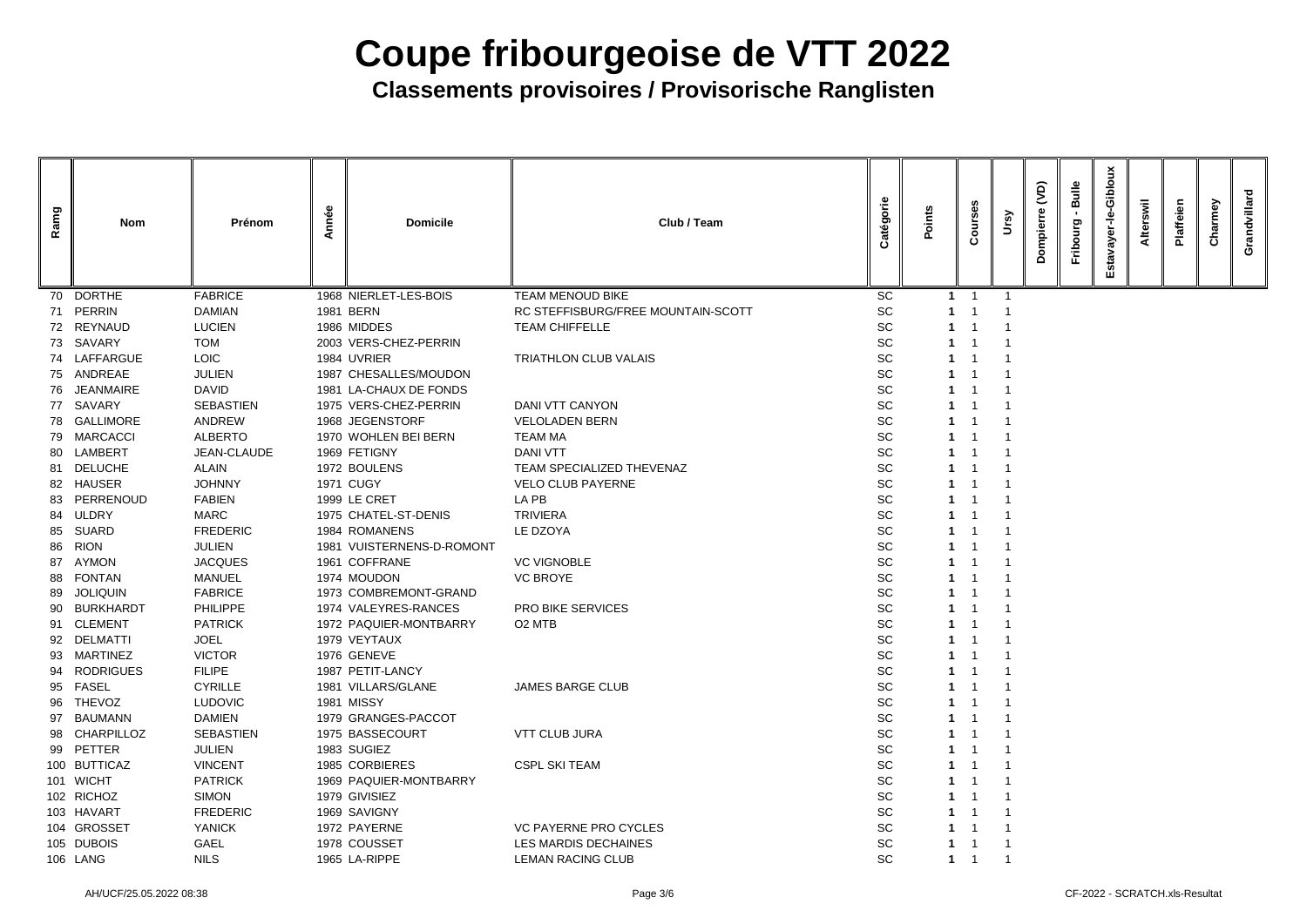| Ramg | <b>Nom</b>      | Prénom             | Année    | <b>Domicile</b>           | Club / Team                    | Catégorie | Points | Jur<br>$\mathbf c$ | Ursy | <b>JO</b><br>ompierre<br>Δ | <b>Bulle</b><br>Fribourg | Giblou<br>ayer. | swil<br>Alter: | Plaffeien | Charmey | Grandvillard |
|------|-----------------|--------------------|----------|---------------------------|--------------------------------|-----------|--------|--------------------|------|----------------------------|--------------------------|-----------------|----------------|-----------|---------|--------------|
|      | 107 BUSSARD     | <b>JEAN-CLAUDE</b> |          | 1977 ROMONT               |                                | SC        |        |                    |      |                            |                          |                 |                |           |         |              |
|      | 108 PAGANI      | <b>VALENTIN</b>    |          | 1978 GRANGES-MARNAND      |                                | SC        |        |                    |      |                            |                          |                 |                |           |         |              |
|      | 109 NOEL        | JEAN-LUC           | 1967 FEY |                           | <b>VC ECHALLENS</b>            | SC        |        |                    |      |                            |                          |                 |                |           |         |              |
|      | 110 GREMAUD     | <b>JACQUES</b>     |          | 1961 PORSEL               | <b>TEAM CHIFFELLE</b>          | SC        |        |                    |      |                            |                          |                 |                |           |         |              |
|      | 111 CHARRIERE   | <b>JOHANN</b>      |          | 1986 VUISTERNENS-D-ROMONT |                                | <b>SC</b> |        |                    |      |                            |                          |                 |                |           |         |              |
|      | 112 DELACOMBAZ  | <b>OLIVIER</b>     |          | 1974 SORENS               |                                | <b>SC</b> |        |                    |      |                            |                          |                 |                |           |         |              |
|      | 113 VIRELY      | <b>VINCENT</b>     |          | 1984 ECHALLENS            | <b>VELO CLUB ECHALLENS</b>     | SC        |        |                    |      |                            |                          |                 |                |           |         |              |
|      | 114 BLANCHY     | <b>MATHIEU</b>     |          | 1976 STE CROIX            | <b>VTT BALCON DU JURA</b>      | SC        |        |                    |      |                            |                          |                 |                |           |         |              |
|      | 115 BAUDOIS     | <b>CEDRIC</b>      |          | 1989 ROMONT               | <b>COBRA TEAM</b>              | SC        |        |                    |      |                            |                          |                 |                |           |         |              |
|      | 116 UBALDI      | <b>GIANLUCA</b>    |          | 1981 TERRITET             | MONTREUX RENNAZ CYCLISME       | SC        |        |                    |      |                            |                          |                 |                |           |         |              |
|      | 117 DALMAS      | PIERRE-ALAIN       |          | 1963 CHAVORNAY            | <b>VTT BALCON DU JURA</b>      | SC        |        |                    |      |                            |                          |                 |                |           |         |              |
|      | <b>118 RIME</b> | <b>BRUNO</b>       |          | 1978 VUADENS              | TEAM LES COUATSES ET TEYSALPI  | SC        |        |                    |      |                            |                          |                 |                |           |         |              |
|      | 119 MARTI       | <b>VINCENT</b>     |          | 1987 LIGNIERES            | <b>TEAM CHIFFELLE</b>          | SC        |        |                    |      |                            |                          |                 |                |           |         |              |
|      | 120 PASTORIS    | <b>FABIEN</b>      |          | 1982 STE-CROIX            | <b>VTT BALCON DU JURA</b>      | SC        |        |                    |      |                            |                          |                 |                |           |         |              |
|      | 121 KELLER      | <b>BRIAN</b>       |          | 1980 MISERIEZ             |                                | SC        |        |                    |      |                            |                          |                 |                |           |         |              |
|      | 122 BERGER      | <b>CEDRIC</b>      |          | 1985 VUARMARENS           | <b>COBRA TEAM</b>              | SC        |        |                    |      |                            |                          |                 |                |           |         |              |
|      | 123 CAPELLI     | <b>DOMINIQUE</b>   |          | 1970 ROCHE                |                                | SC        |        |                    |      |                            |                          |                 |                |           |         |              |
|      | 124 EWALD       | ALEXANDRE          |          | 1992 DOMPIERRE FR         | <b>VC PAYERNE - PRO CYCLES</b> | SC        |        |                    |      |                            |                          |                 |                |           |         |              |
|      | 125 GIRARD      | <b>DAVID</b>       |          | 1991 ARNEX/ORBE           | <b>TEAM PADDOCK</b>            | SC        |        |                    |      |                            |                          |                 |                |           |         |              |
|      | 126 BLANC       | <b>SEVERIN</b>     |          | 1977 PROMASENS            | JORATCYCLE872                  | <b>SC</b> |        |                    |      |                            |                          |                 |                |           |         |              |
|      | 127 ZUFFEREY    | <b>ERIC</b>        |          | 1976 FLANTHEY             | <b>CYCLOPHILE SEDUNOIS</b>     | SC        |        |                    |      |                            |                          |                 |                |           |         |              |
|      | 128 CHASSOT     | <b>EMMANUEL</b>    |          | 1975 VUISTERNENS-D-ROMONT | R-BIKE                         | <b>SC</b> |        |                    |      |                            |                          |                 |                |           |         |              |
|      | <b>129 ELIE</b> | <b>NICOLAS</b>     |          | 1981 PRAZ/ARLY            | <b>MB RACE</b>                 | <b>SC</b> |        |                    |      |                            |                          |                 |                |           |         |              |
|      | 130 SMITH       | <b>NICHOLAS</b>    |          | 1968 RANCES               | <b>VC VALLORBE</b>             | <b>SC</b> |        |                    |      |                            |                          |                 |                |           |         |              |
|      | 131 MULLER      | <b>EMMANUEL</b>    |          | 1983 CHATEL-ST-DENIS      |                                | <b>SC</b> |        |                    |      |                            |                          |                 |                |           |         |              |
|      | 132 DURUPT      | <b>MATHIEU</b>     |          | 1986 OULENS\ECHALLENS     |                                | <b>SC</b> |        |                    |      |                            |                          |                 |                |           |         |              |
|      | 133 BORCARD     | <b>YANNICK</b>     |          | 1983 BETTENS              |                                | <b>SC</b> |        |                    |      |                            |                          |                 |                |           |         |              |
|      | 134 ZANETTI     | <b>LOIC</b>        |          | 1994 FARVAGNY             | <b>TEAM CHIFFELLE</b>          | <b>SC</b> |        |                    |      |                            |                          |                 |                |           |         |              |
|      | 135 RICHARD     | ANAEL              |          | 1990 CORCELLES-LE-JORAT   | <b>COBRA TEAM</b>              | <b>SC</b> |        |                    |      |                            |                          |                 |                |           |         |              |
|      | 136 DERVEY      | <b>ERIC</b>        |          | 1983 HAUTEVILLE           | LA PEDALE BULLOISE             | <b>SC</b> |        |                    |      |                            |                          |                 |                |           |         |              |
|      | 137 RAEMY       | <b>CHRISTOPHE</b>  |          | 1972 SIVIRIEZ             | <b>SKI-CLUB SIVIRIEZ</b>       | <b>SC</b> |        |                    |      |                            |                          |                 |                |           |         |              |
|      | 138 POLO        | <b>CHARLES</b>     |          | 1974 ROMANEL/LAUSANNE     | ROMANEL BASKET                 | <b>SC</b> |        |                    |      |                            |                          |                 |                |           |         |              |
|      | 139 POLO        | <b>FRANCOIS</b>    |          | 1976 ROMANEL/LAUSANNE     | ROMANEL BASKET                 | <b>SC</b> |        |                    |      |                            |                          |                 |                |           |         |              |
|      | 140 GENDRE      | <b>GREGORY</b>     |          | 1977 CUGY FR              | TEAM VC PAYERNE - PRO CYCLES   | <b>SC</b> |        |                    |      |                            |                          |                 |                |           |         |              |
|      | 141 BIRCHER     | WILLIAM            |          | 1984 CHEYRES              |                                | <b>SC</b> |        |                    |      |                            |                          |                 |                |           |         |              |
|      | 142 RODRIGUES   | <b>JORGE</b>       |          | 1972 PREVESSIN            | AMIS CYCLISTES DE VERNIER      | <b>SC</b> |        |                    |      |                            |                          |                 |                |           |         |              |
|      | 143 RUFFIEUX    | MEHDI              |          | 1978 ROMONT               | <b>TEAM CHIFFELLE</b>          | <b>SC</b> |        | $1 \quad 1$        |      |                            |                          |                 |                |           |         |              |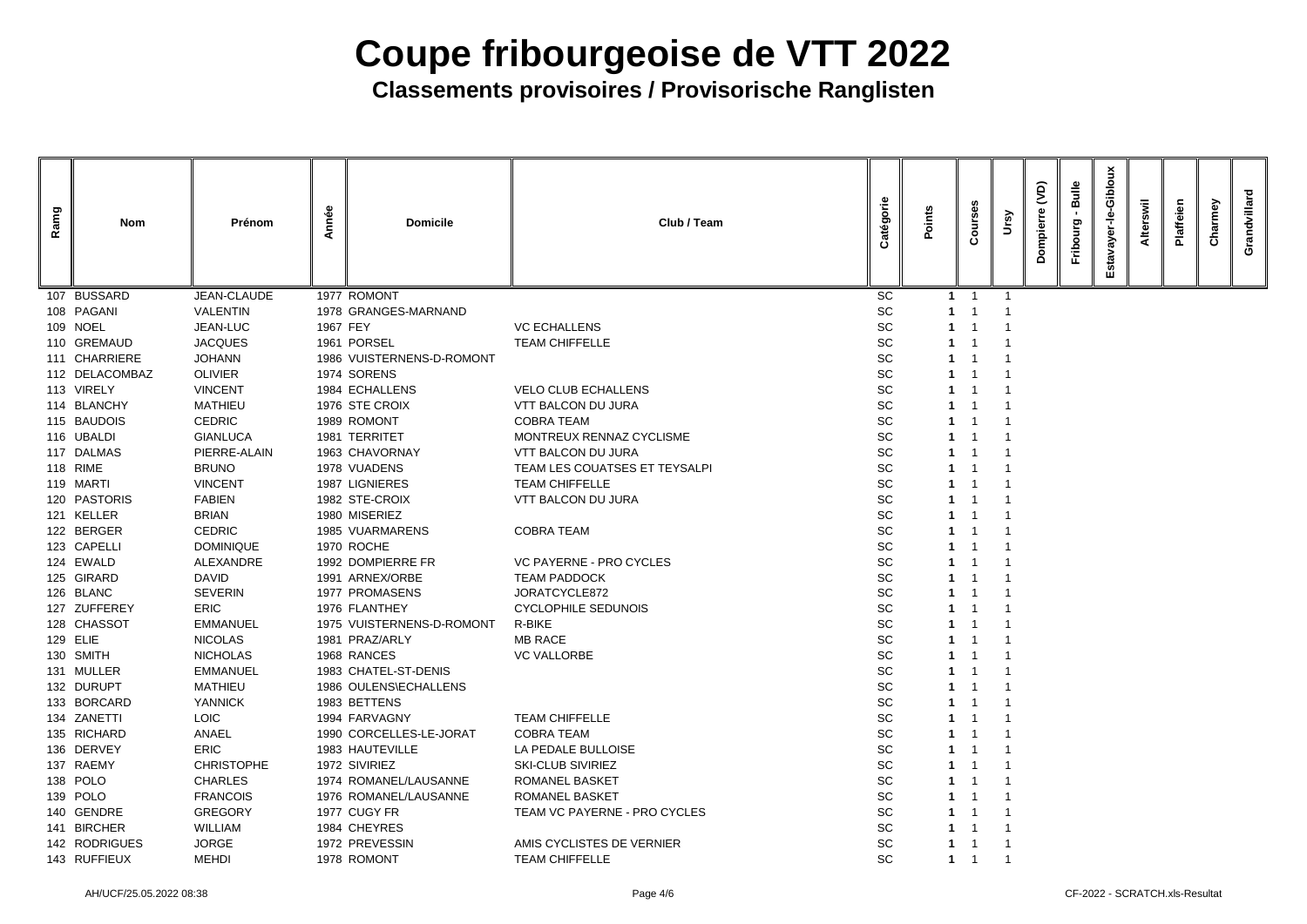| Ramg | <b>Nom</b>      | Prénom           | Année | <b>Domicile</b>           | Club / Team                  | Catégorie | Points      | $\epsilon$ | ksy | <b>QV</b><br>Φ<br>pierr<br>Dom | <b>Bulle</b><br><b>g</b> ın<br>Fribol | Giblo<br>ш | swil<br><b>Alter</b> | Plaffeien | armey | <b>Villard</b><br>້ບັ |
|------|-----------------|------------------|-------|---------------------------|------------------------------|-----------|-------------|------------|-----|--------------------------------|---------------------------------------|------------|----------------------|-----------|-------|-----------------------|
|      | 144 MARRO       | <b>PHILIPPE</b>  |       | 1969 ECHARLENS            | <b>TSARLINBIKE</b>           | SC        |             |            |     |                                |                                       |            |                      |           |       |                       |
|      | 145 CARTAGENOVA | <b>PAOLO</b>     |       | 1970 SIERRE               |                              | SC        |             |            |     |                                |                                       |            |                      |           |       |                       |
|      | 146 DAVET       | <b>OLIVIER</b>   |       | 1992 CORMEROD             | <b>TEAM CHIFFELLE</b>        | SC        |             |            |     |                                |                                       |            |                      |           |       |                       |
|      | 147 LASSER      | <b>CEDRIC</b>    |       | 1983 RUE                  | <b>TEAM LES COUATSES</b>     | SC        |             |            |     |                                |                                       |            |                      |           |       |                       |
|      | 148 FAVRE       | <b>FABIEN</b>    |       | 1988 BOULOZ               | <b>TEAM RAID MOUNTAIN</b>    | SC        |             |            |     |                                |                                       |            |                      |           |       |                       |
|      | 149 DE ROISSART | <b>CLEMENT</b>   |       | 1991 ESTAVAYER-LE-LAC     | <b>VCESTAVAYER</b>           | SC        |             |            |     |                                |                                       |            |                      |           |       |                       |
|      | 150 AUGSBURGER  | <b>LOIC</b>      |       | 1988 LONAY                |                              | SC        |             |            |     |                                |                                       |            |                      |           |       |                       |
|      | 151 KRAFT       | <b>DANIEL</b>    |       | 1969 LE MOURET            | <b>CYCLOMANIACS VEVEYSE</b>  | SC        |             |            |     |                                |                                       |            |                      |           |       |                       |
|      | 152 ROMANENS    | <b>PATRICK</b>   |       | 1972 SORENS               | GF <sub>1</sub>              | SC        |             |            |     |                                |                                       |            |                      |           |       |                       |
|      | 153 CASTRO      | <b>ADRIAN</b>    |       | 1989 BERN                 |                              | SC        |             |            |     |                                |                                       |            |                      |           |       |                       |
|      | 154 WAEBER      | <b>THIBAULT</b>  |       | 1990 ROMONT               | CAFE CARAC CYCLING CLUB      | SC        |             |            |     |                                |                                       |            |                      |           |       |                       |
|      | 155 PITTET      | <b>KEVIN</b>     |       | 1986 VUISTERNENS-D-ROMONT |                              | SC        |             |            |     |                                |                                       |            |                      |           |       |                       |
|      | 156 LOZANO      | <b>DANIEL</b>    |       | 1976 CRESSIER             | <b>TEAM BIKE-SPIRIT</b>      | SC        |             |            |     |                                |                                       |            |                      |           |       |                       |
|      | 157 GEIGER      | <b>GASTON</b>    |       | <b>1981 SION</b>          |                              | SC        |             |            |     |                                |                                       |            |                      |           |       |                       |
|      | 158 SCHULE      | <b>CHRISTIAN</b> |       | 1989 VERS-CHEZ-PERRIN     |                              | SC        |             |            |     |                                |                                       |            |                      |           |       |                       |
|      | 159 ROSSIER     | <b>BENOIT</b>    |       | 1974 CUGY (FR)            | <b>CUGY BIKE</b>             | <b>SC</b> |             |            |     |                                |                                       |            |                      |           |       |                       |
|      | 160 RACZKOWSKI  | <b>TOMASZ</b>    |       | 1988 YVONAND              | <b>ELSA SPORT</b>            | <b>SC</b> |             |            |     |                                |                                       |            |                      |           |       |                       |
|      | 161 LARAMEE     | <b>SYLVAIN</b>   |       | 1968 CHEXBRES             | <b>VC VEVEY/JORDAN CYCLE</b> | SC        |             |            |     |                                |                                       |            |                      |           |       |                       |
|      | 162 BURGENER    | <b>STEPHANE</b>  |       | 1979 CHOEX                | <b>GX RACING</b>             | <b>SC</b> |             |            |     |                                |                                       |            |                      |           |       |                       |
|      | 163 VUILLE      | <b>STEPHANE</b>  |       | 1974 LA-COTE-AUX-FEES     | VTT BALCON DU JURA           | <b>SC</b> |             |            |     |                                |                                       |            |                      |           |       |                       |
|      | 164 VIGNY       | <b>LILIAN</b>    |       | 1975 COLLOMBEY-MURAZ      | <b>TTT</b>                   | <b>SC</b> |             |            |     |                                |                                       |            |                      |           |       |                       |
|      | 165 BISE        | PIERRE           |       | 1966 GRANGES-VESIN        | AC BROYE / PRO CYCLES        | <b>SC</b> |             |            |     |                                |                                       |            |                      |           |       |                       |
|      | 166 MILLER      | <b>ANDREW</b>    |       | <b>1982 NYON</b>          | <b>VC NYON</b>               | <b>SC</b> |             |            |     |                                |                                       |            |                      |           |       |                       |
|      | 167 CALOZ       | <b>VINCENT</b>   |       | 1990 SIERRE               |                              | <b>SC</b> |             |            |     |                                |                                       |            |                      |           |       |                       |
|      | 168 BIFRARE     | <b>PHILIPPE</b>  |       | 1982 LA-MAGNE             |                              | <b>SC</b> |             |            |     |                                |                                       |            |                      |           |       |                       |
|      | 169 ROSSIER     | MARC             |       | 1993 CUGY (FR)            |                              | <b>SC</b> |             |            |     |                                |                                       |            |                      |           |       |                       |
|      | 170 DEMIERRE    | <b>JULIEN</b>    |       | 1986 ORON-LA-VILLE        | <b>COBRA BIKERS TEAM</b>     | <b>SC</b> |             |            |     |                                |                                       |            |                      |           |       |                       |
|      | 171 PRELAZ      | <b>FLORIAN</b>   |       | 1994 RUE                  | <b>TEAM TESAG UVEX</b>       | <b>SC</b> |             |            |     |                                |                                       |            |                      |           |       |                       |
|      | 172 MAURON      | <b>VINCENT</b>   |       | 1984 ROMONT               |                              | SC        |             |            |     |                                |                                       |            |                      |           |       |                       |
|      | 173 BROYE       | <b>HERVE</b>     |       | 1969 NUVILLY              | <b>VC PAYERNE PRO CYCLES</b> | SC        |             |            |     |                                |                                       |            |                      |           |       |                       |
|      | 174 NICOLAS     | <b>GILBERT</b>   |       | 1976 RIAZ                 |                              | SC        |             |            |     |                                |                                       |            |                      |           |       |                       |
|      | 175 ROTZER      | <b>TOBIE</b>     |       | 1986 ECUBLENS             | <b>TEAM RAID MOUNTAIN</b>    | SC        |             |            |     |                                |                                       |            |                      |           |       |                       |
|      | 176 QUERRY      | <b>YANNICK</b>   |       | 1974 BALLAIGUES           | ADRENALINES MOTO             | SC        |             |            |     |                                |                                       |            |                      |           |       |                       |
|      | 177 MERLI       | <b>RAPHAEL</b>   |       | 1974 YVORNE               | MONTREUX-RENNAZ CYCLISME     | SC        |             |            |     |                                |                                       |            |                      |           |       |                       |
|      | 178 MAILLARD    | <b>OLIVIER</b>   |       | 1975 VILLARSEL-LE-GIBLOUX | <b>TEAM MENOUD BIKE</b>      | SC        |             |            |     |                                |                                       |            |                      |           |       |                       |
|      | 179 RIVADOSSI   | <b>JULIEN</b>    |       | 1985 PREZ-VERS-NOREAZ     |                              | <b>SC</b> |             |            |     |                                |                                       |            |                      |           |       |                       |
|      | 180 BAUDOIS     | <b>MARC</b>      |       | <b>1980 URSY</b>          |                              | <b>SC</b> | $\mathbf 1$ | - 1        |     |                                |                                       |            |                      |           |       |                       |